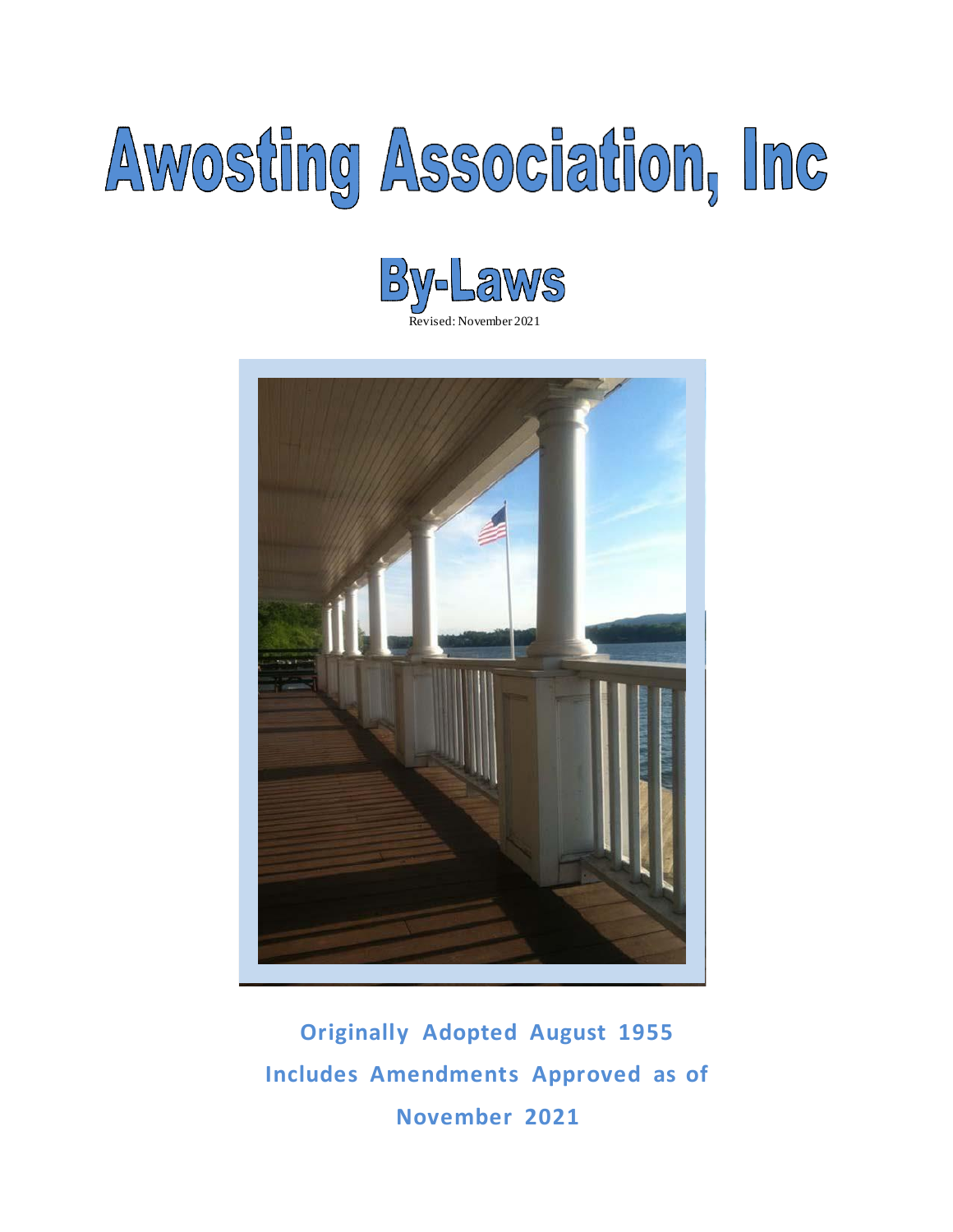# **BY-LAWS of Awosting Association, Inc.**

# **Table of Contents**

| <b>Article I:</b>      | <b>Name of Corporation and Seal</b>    |        |
|------------------------|----------------------------------------|--------|
| Section 1.             | Name                                   |        |
| Section 2.             | Seal                                   |        |
| <b>Article II:</b>     | <b>Objects</b>                         |        |
| Section 1.             | Corporation object and purpose         |        |
| Section 2.             | Particular objects and purposes        |        |
|                        | (a) Common good                        |        |
|                        | (b) Maintenance                        |        |
|                        | (c) Good Fellowship                    |        |
|                        | (d) Health and safety                  |        |
|                        | (e) Policy and control                 |        |
| Section 3.             | Civic organization                     |        |
| Section 4.             | <b>Property</b>                        |        |
| <b>Article III:</b>    | <b>Board of Directors and Officers</b> |        |
| Section 1.             | <b>Board of Directors-definition</b>   |        |
| Section 2.             | <b>Officers of Association</b>         |        |
| Section 3.             | Association employees                  |        |
| Section 4.             | <b>Removal of Director</b>             |        |
| Section 5.             | Fill vacancy                           |        |
| Section 6.             | Term of office                         |        |
| Section 7.             | <b>Budget requirement</b>              |        |
| Section 8.             | <b>Installation of Directors</b>       |        |
| Section 9.             | Indemnification of officials           |        |
| Section 10.            | <b>Fiscal</b> year                     |        |
|                        | Section 11. Letter-ballot procedure    |        |
|                        | Section 12. Temporary borrowing        |        |
| Section 13. Audit      |                                        |        |
| Section 14. Quorum     |                                        |        |
|                        | Section 15. Required Meetings          |        |
| <b>Article IV:</b>     | <b>Organization Functions</b>          |        |
|                        | Section 1. Association functions       |        |
|                        | Section 2. Responsibility of Director  |        |
|                        | <b>Article V: Duties of Officers</b>   |        |
|                        | Section 1. Chair of the Board          |        |
| Version: November 2021 |                                        | Page 1 |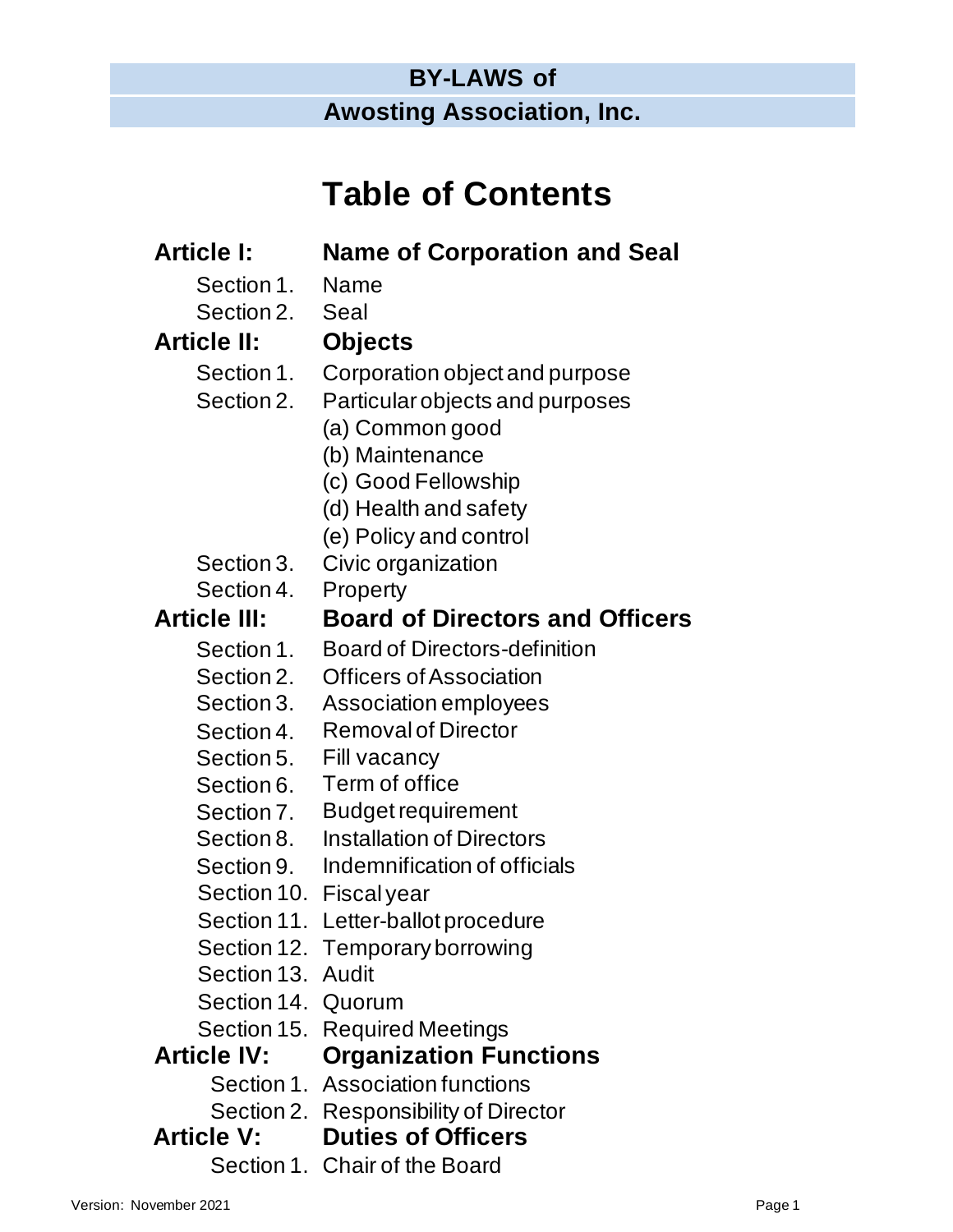# **Awosting Association, Inc.**

Section 2. President

- (a) Special meetings
- (b) Appointing authority
- (c) Personnel authority
- (d) Signing of contracts
- (e) Filings of records
- (f) Acts of President
- Section 3. Vice-President
- Section 4. Treasurer
	- (a) Signing of checks
	- (b) Surety bond
	- (c) Transfer of records
	- (d) Reports
	- (e) Responsibility for accounting
	- (f) Reserve and payment accounts
	- (g) Payment of bills
- Section 5. Secretary
	- (a) Custodial duties
	- (b) Notices
	- (c) Correspondence, records and billing
	- (d) Notification of installation

#### **Article VI: Membership**

- Section 1. Definition
- Section 2. Member, Associate Member & Tenant Eligibility
- Section 3. Application
- Section 4. Compound membership
- Section 5. Voting rights
- Section 6. Responsibilities
- Section 7. Reserved
- Section 8. Use of facilities
- Section 9. Reserved
- Section 10. Tenant eligibility
- Section 11. Boarders or paying guests

#### **Article VII: Bond, Dues, and Assessments**

- Section 1. Bond requirements
	- - (a) Purchaselimits
		- (b) Redemption
		- (c) Non-negotiable
		- (d) Multiple bonds
		- (e) Separate bond account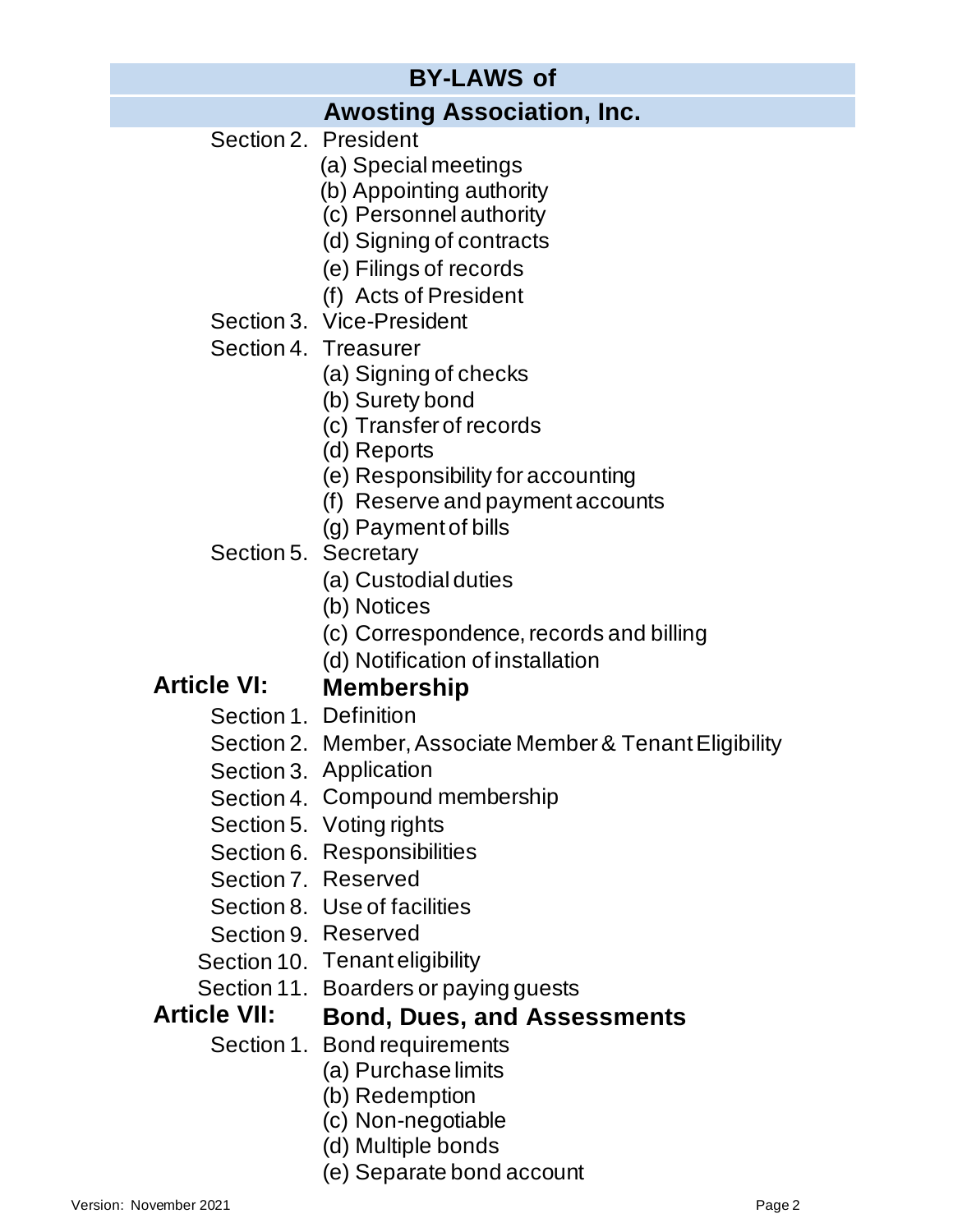# **Awosting Association, Inc.**

- Section 2. Dues-base rate
	- (a) Dues increases
		- (b) Payment schedule
		- (c) Loss of privileges
		- (d) Limitation
- Section 3. Senior dues
- Section 4. Penalty for non-payment
- Section 5. Membership assessments
- Section 6. Road and Parkway Assessment
- Section 7. Special Assessments
- Section 8. Road and Parkway suit authority

# **Article VIII: Association Meetings**

- Section 1. Annual meeting
- Section 2. Special meeting
- Section 3. Quorum
- Section 4. Procedure for failure to obtain quorum
- Section 5. Mailing of meeting notices
- Section 6. Change of address responsibility
- Section 7. Waive notice of meeting and limitation
- Section 8. Meeting rules

## **Article IX: Nomination and Election of Directors**

- Section 1. Requirements
- Section 2. Nominating Committee formation
- Section 3. Submission of nomination
- Section 4. Additional nominations
- Section 5. Term of Office
- Section 6. Requirements for ballots

## **Article X: Amendments to By-Laws**

- Section 1. Meeting procedure
- Section 2. Petition procedure
- Section 3. Adoption requirements

**\*\*\****End of Table of Contents*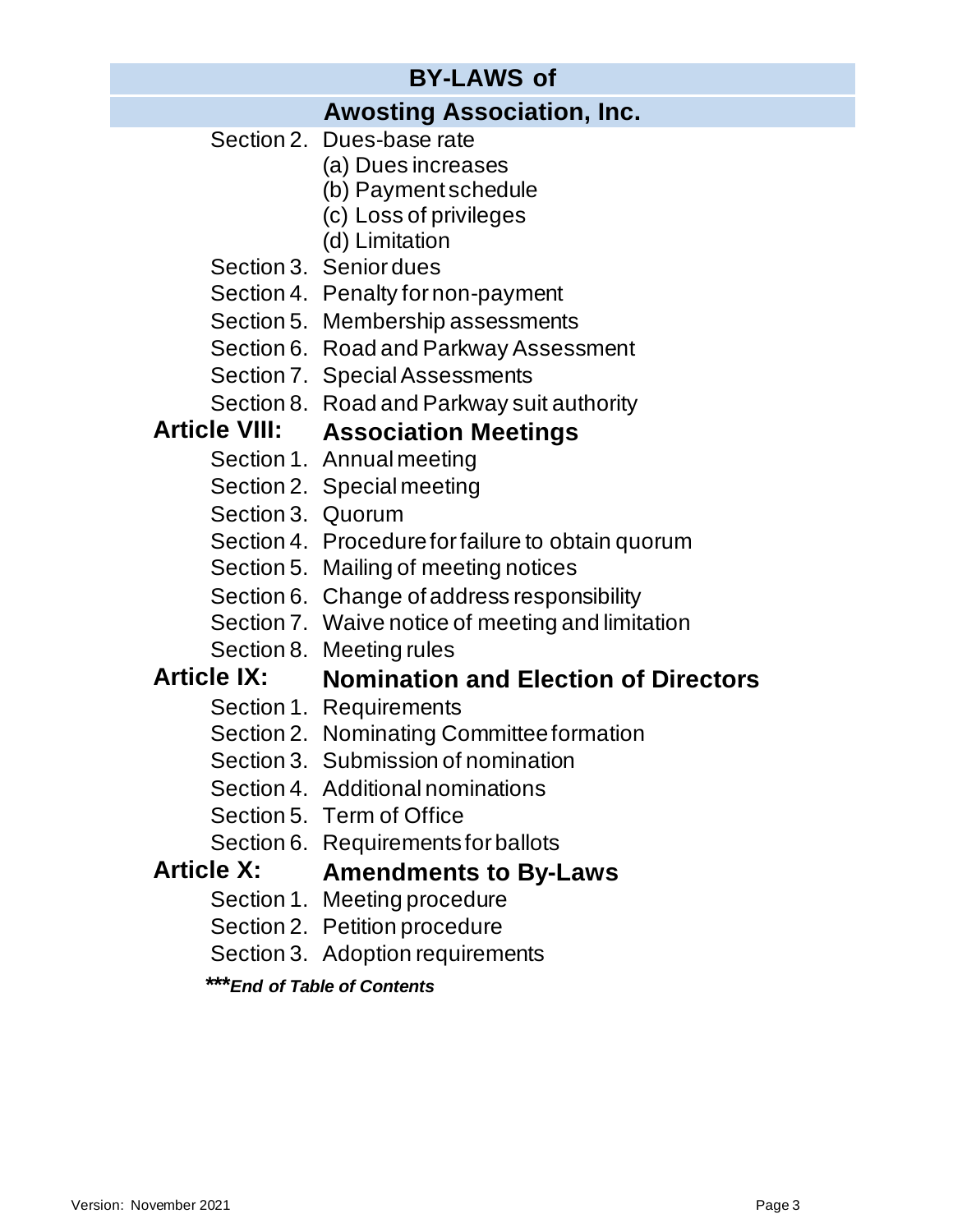# **Awosting Association, Inc.**

# **Article I: Name of Corporation and Seal**

#### **Section 1.**

The name of this corporation is Awosting Association, Inc.

#### **Section 2.**

The seal of the corporation shall contain the name of the Association, the year (1925) of its creation and the words "Corporation Seal, N.J." The seal shall be in the charge of the Secretary to be used only as directed by the Board of Directors.

# **Article II: Objects**

#### **Section 1.**

The general object and purpose for which this corporation is formed are to protect the mutual rights and interests of owners of private property and residents within the area bounded by the original Awosting Road and Long Pond Road leading to the Awosting Inn and the property formerly of the Morris Canal and Banking Company, the flow line of Greenwood Lake and Windbeam Avenue at Awosting, New Jersey, on the southerly side of Windbeam Avenue including all properties and streets and residents adjacent to, with direct access to Windbeam Avenue.

#### **Section 2.**

The particular objects and purposes of said corporation are:

- (a) To promote the common good and civic betterment for all owners of property and residents within the community known as Awosting, West Milford Township, Passaic County, New Jersey;
- (b) To provide insofar as reasonable for the maintenance of roads and parkway lands in Awosting, for the aesthetic quality of trees and plantings on such lands, for access to and use of Greenwood Lake, and for the maintenance of a system for private docks on the lake;
- (c) To promote good fellowship among its members and their families through services, social activities, and recreational and athletic programs;
- (d) To take reasonable measures related to the health, safety, enjoyment, financial protection, comfort, and security of owners of property and residents in Awosting; and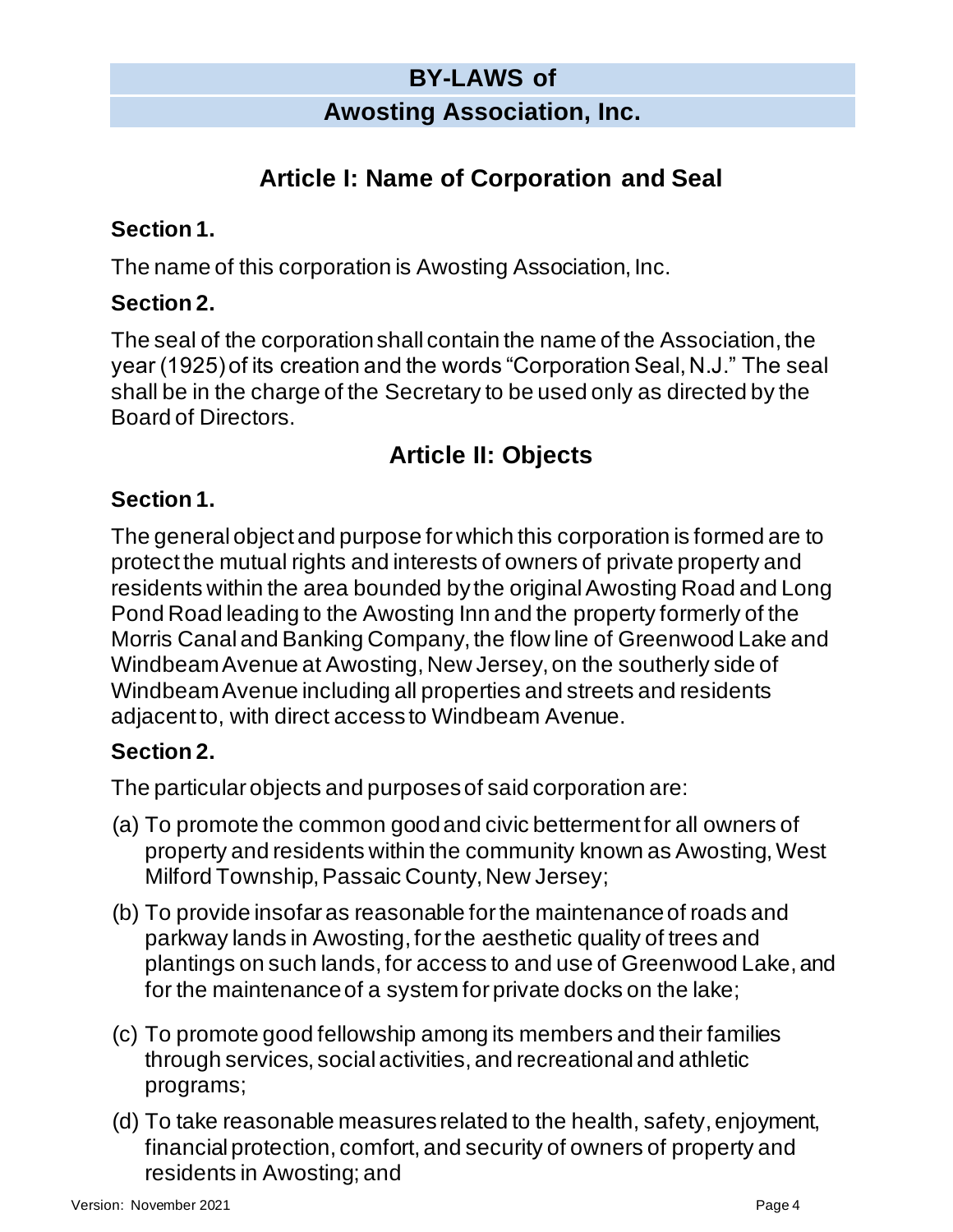# **Awosting Association, Inc.**

(e) To make policy, give direction, and exercise control of community affairs within Awosting to the end of promoting harmonious relations among the residents and a better quality of life for all.

## **Section 3.**

The corporation is organized and intended to operate at all times as a civic organization not organized for profit but exclusively for the promotion of social welfare. It is intended that the corporation qualify and be considered as an exempt organization under Section 501(C)(7) of the Internal Revenue Code. The Board may, subject to the approval of a majority of the membership, establish other corporation entities to qualify for related taxexempt organizational requirements.

#### **Section 4.**

In furtherance, of its said objects and purposes, said corporation shall have the power subject to the approval of the general membership as more particularly prescribed herein to purchase, acquire, rent, and sell such real and personal estate and property as may be necessary and proper and to mortgage same to secure payment of any bonds which may be issued by the corporation and generally to do any and all things which may be necessary or proper in connection with its purposes which are not contrary to law.

# **Article III: Board of Directors and Officers**

## **Section 1.**

The Association shall be governed by a ten – (10) member Board of Directors nominated and elected or appointed from the Membership as hereinafter prescribed. Whenever the word Board is used without qualification, it shall be deemed to refer to the Board of Directors. The Board shall have full authority to effectuate the purpose and policies of the Association through the establishment of rules and regulations as the Board deems appropriate except that any acquisition, disposal, or mortgaging of real property by the Association shall first be approved by the Membership and as otherwise provided in these By-Laws.

#### **Section 2.**

The officers of the Association shall be a Chairman of the Board, a President, a Vice-President, a Treasurer, and a Secretary elected annually by the Board from among its Members. These officers shall receive no compensation for their services as such.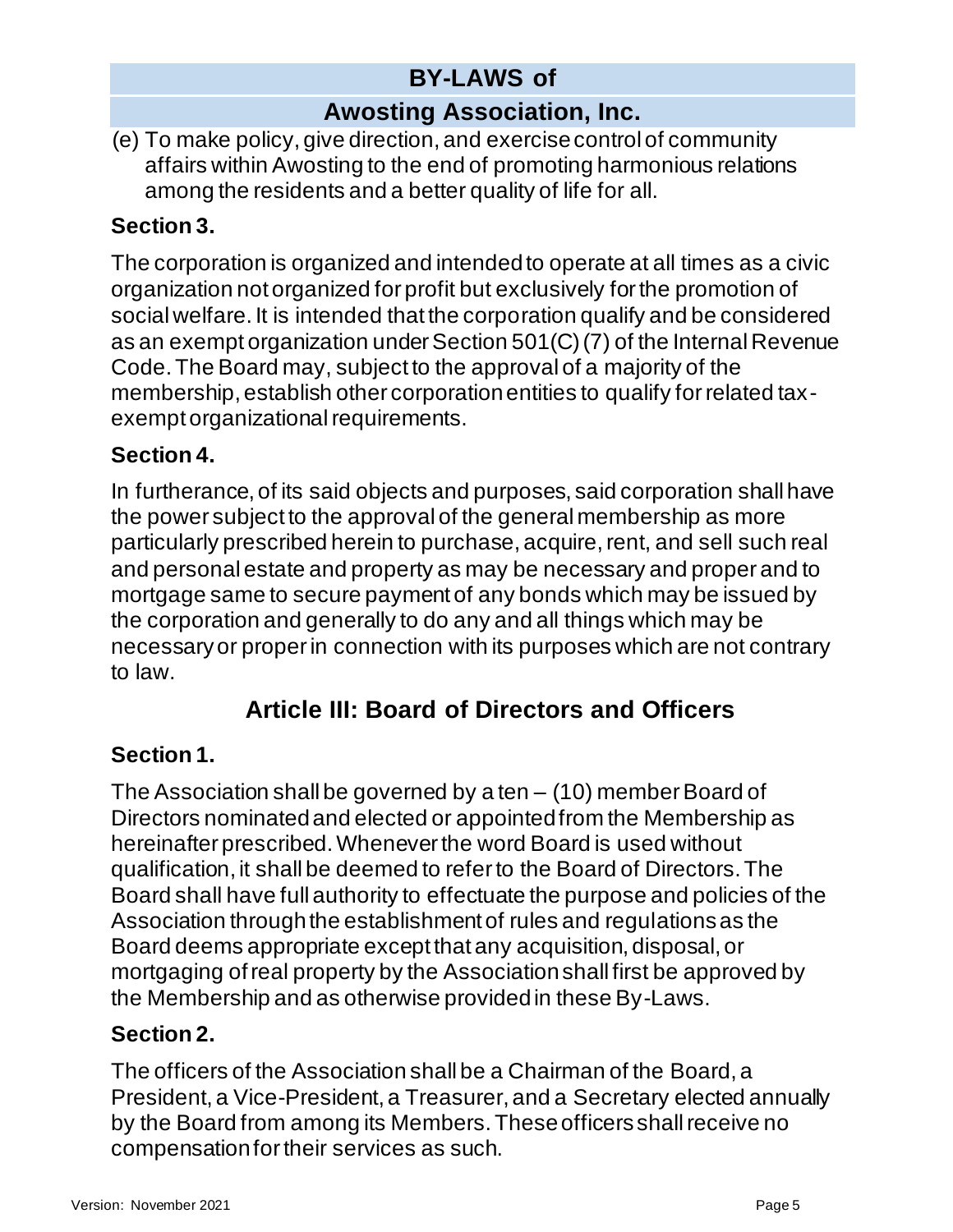# **Awosting Association, Inc.**

## **Section 3.**

The Board may authorize the appointment of Association employees as are in its opinion necessary. The duties, responsibilities, authority, and compensation of Association employees shall be defined by the President and the Director responsible for that function with the approval of the Board. The Board may also terminate, suspend, or take personnel action involving Association employees or volunteers in accordance with these By-Laws and Board policy.

#### **Section 4.**

Any Director may be removed from his/her office for neglect or refusal to perform his/her duties or for missing more than ½ of the Board meetings in any fiscal year, or for misconduct, by a three-fourths vote of the Directors present at the regular meeting, or a special meeting called for that purpose, provided that due notice thereof shall be given to such officer at least fifteen (15) days prior to said meeting.

#### **Section 5.**

Any vacancy in the membership of the Board caused by failure of the Association to elect or by the death, resignation, or removal of any Director, may be filled for the unexpired term by a designee of the Board.

#### **Section 6.**

The elected Officers of the Board not under disability, shall hold office from the date of their installation until November 1of the year following their election or until their successors qualify.

#### **Section 7.**

The Board shall prepare and adopt a balanced budget for each fiscal year prior to the commencement of that fiscal year and insure all expenditures henceforth are made in accordance with the adopted budget. The Board, if necessary, may amend the budget and transfer funds within the budget during the fiscal year, providing the budget remains in balance.

#### **Section 8.**

The installation of Directors shall be effected by the President calling a joint meeting of the Board and the Directors-elect following their election at the Annual Meeting and prior to November 1, at which meeting the new Board shall elect its officers. Any and all records and other pertinent information in the possession of any retiring Director shall be conveyed to the new Board.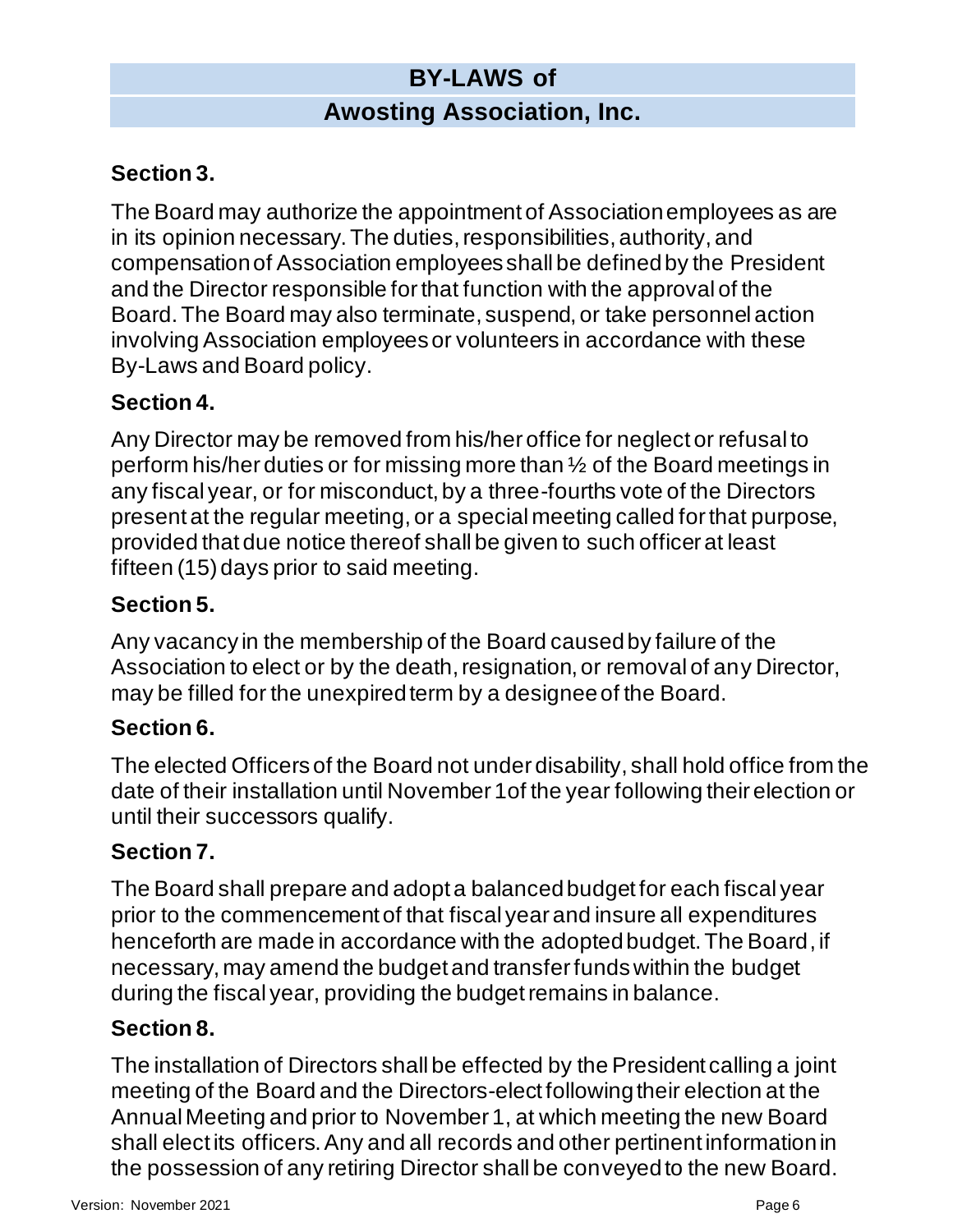## **Awosting Association, Inc.**

## **Section 9.**

The Corporation shall indemnify every corporate agent as defined in, and, to the full extent permitted by, Section-15 A 3-4 of the New Jersey Non-Profit Corporation Act, to the full extent otherwise permitted by law.

#### **Section 10.**

The fiscal year of the Association shall begin January 1.

## **Section 11.**

The Board may submit to the members of the Association, by letter-ballot, any questions relating to the policies of the Association. Not less than fifteen (15) days shall lapse between the mailing of such letter-ballot and the closing of the polls thereon. The question submitted shall be stated in a form approved by the Board. The ballots cast shall be counted by tellers appointed by the President. A majority of the votes cast shall be regarded as a binding instruction to the Board provided not less than fifty-one (51) percent of the qualified members of the Association vote.

## **Section 12.**

The Board may, when the occasion requires, by a two-thirds vote of its members, authorize the borrowing of money on behalf of the Association to provide for its temporary needs; provided however, that such borrowing shall be limited to a total that can be repaid from current or anticipated income prior to the end of the fiscal year and with due regard for all other current liabilities. The Board shall also have the option, upon a vote of 2/3 of the Board, to request that the membership approve and authorize the borrowing of money for specific capital improvement projects; said borrowing to be secured by real estate and payable in full in not more than thirty (30) years. Approval by the membership of said capital improvement borrowing shall require a 2/3 vote of members present at the meeting at which same is considered.

#### **Section 13.**

The Board may cause the books and accounts of the Association to be audited by a Certified Public Accountant, and a report of any such audit shall be submitted to the Members of the Association at or before the next succeeding annual meeting.

#### **Section 14.**

Five members of the Board shall constitute a quorum for the transaction of business at any of its meetings except as herein otherwise provided.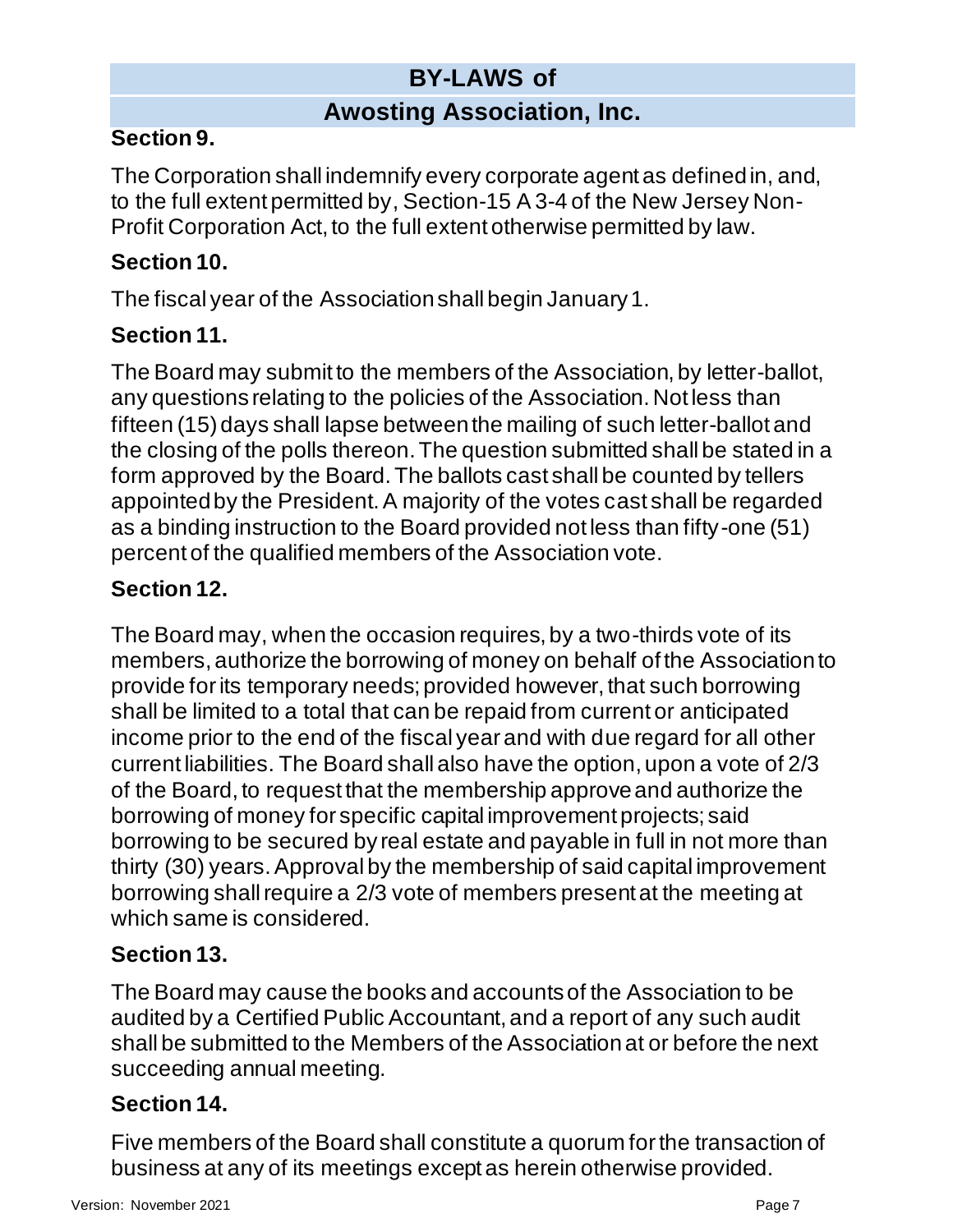# **Awosting Association, Inc.**

#### **Section 15.**

In each fiscal year, the Board shall meet at least ten times, and at least one meeting shall be held in the first three months thereof.

# **Article IV: Organization Functions**

#### **Section 1.**

A Director shall be appointed by the Board to administer and be responsible for the designated functional operations of the Association. These functions may include but not be limited to the following:

| Beach/Safety | Clubhouse                  | Insurance     |
|--------------|----------------------------|---------------|
| Membership   | Parkway/Docks              | Properties    |
| Roads        | Social Activities & Events | <b>Tennis</b> |

#### **Section 2.**

Functional responsibilities may be added, eliminated, or combined as determined by the Board. The designated Director of such functions may nominate a Member or Members of the Association to assist the accomplishment of the responsibilities of that Director subject to approval of the board. Each Director shall administer his/her responsibilities within the designated appropriation forthe functions and related activities.

# **Article V: Duties of Officers**

#### **Section 1.**

The Chair of the Board shall preside at all meetings of the Board and of the Association and when called upon shall act impartially as arbitrator to adjust any differences that may arise in the interpretation of the meaning or spirit of these By-Laws. In the absence or disability of the Chair of the Board, the President shall appoint another Director to be temporary Chair.

#### **Section 2.**

The President shall be the chief executive officer of the Association, and shall enforce its policies and execute the will of the Association and the Board:

- (a) Shall have the authority to call special meetings of the Association and meetings of the Board;
- (b) Shall designate and appoint, under the direction and subject to the approval of the Board, any necessary committees not otherwise provided for;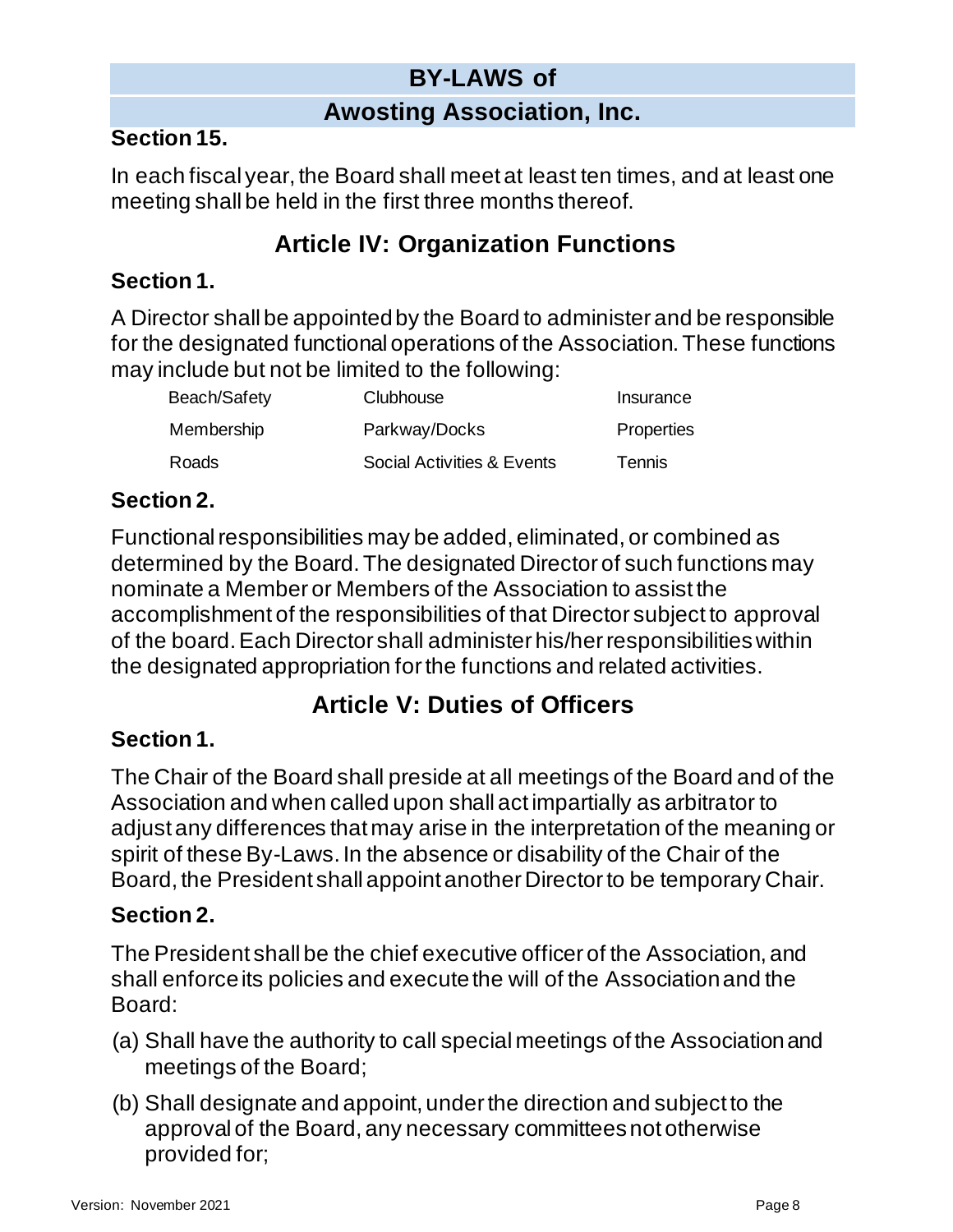# **Awosting Association, Inc.**

- (c) Shall have the authority to terminate or suspend for cause the services of compensated employees of the Association upon recommendation of the Director or his/her designee responsible for the activity involved and subject to approval of the Board at its next meeting;
- (d) Shall sign any contracts or agreements on behalf of the Association when approved by the Board;
- (e) Shall see that the books, reports, statements and certificates required by the statutes under which this Association is organized or any other law applicable thereto are properly kept, made, and filed according to law;
- (f) Shall generally do and perform all acts incident to the office of President or which are authorized by policy.

## **Section 3.**

The Vice-President shall assist the President in the execution of his/her duties and shall see that the duties assigned to the Directors shall be duly appointed and carried out as prescribed. Subject to the approval of the Board, the Vice-President shall have such authority and specific duties, as the President shall designate. In the absence or disability of the President, the Vice-President shall be vested with all authority and shall perform the duties of the President.

## **Section 4.**

The Treasurer shall receive and have custody of all monies and securities belonging to the Association under the direction of the Board and shall deposit the same in such bank or banks as the Board may resolution designate:

- (a) Shall sign checks drawn against the funds of the Association for expenditures approved by the President or the Vice-President for the purposes authorized by the Board in connection with their respective responsibilities;
- (b) Shall give surety bond satisfactory to the Board for the faithful performance of his/her duties. The expenses of the bond to be borne by the Association.
- (c) Shall, on ceasing to hold office, surrender to his/her successor in office when qualified, or to such other person as shall be designated by the Board, all monies, books, papers, and other property of the Association under his/her control;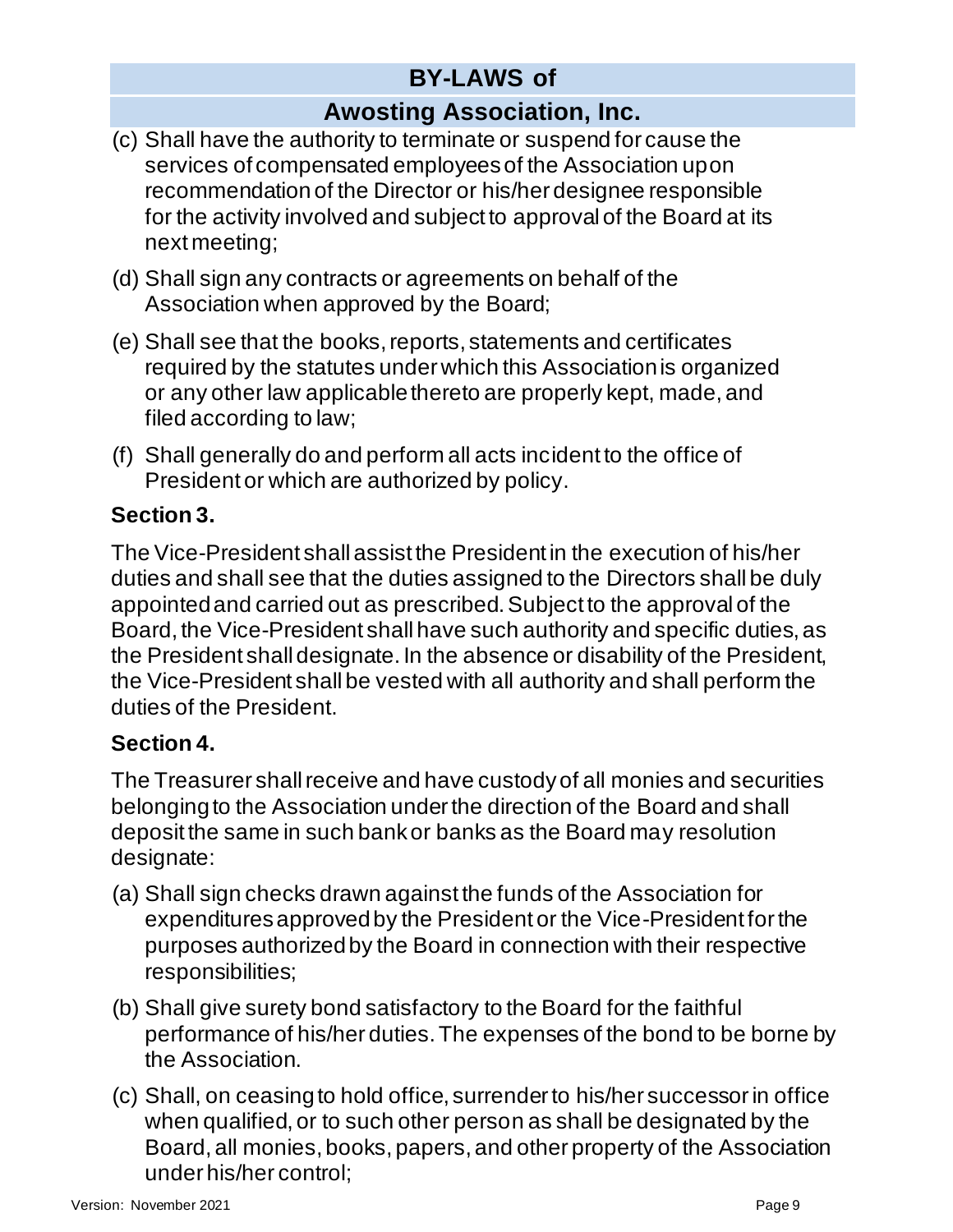# **Awosting Association, Inc.**

- (d) Shall make to the President and the Board reports relating to the affairs of his/her office as often and in such manner as they may require;
- (e) Shall specifically account for all incomes and expenditures for all activities and programs of the Association;
- (f) Shall reserve such monies for payment of bills and charges incurred for specified activities in accordance with Board policy;
- (g) Shall pay bills and make such charges only after verification that the expenditure is provided for in the appropriate budget appropriation or by other action of the Board and approved by the Director of the specific activity.

## **Section 5.**

The Secretary shall keep full and accurate records of all transactions of the Association and shall perform such other duties as may be defined or directed by the President subject to approval of the Board:

- (a) Shall be the custodian of the seal and records of the Association;
- (b) Shall give or cause to be given notice of all meetings of the Association and of the Board and all other notices required by law or these By-Laws;
- (c) Shall conduct all general correspondence, maintain the records of membership, issue bills, and generally supervise the clerical work of the Association;
- (d) Immediately following the installation of Directors and installation of officers, shall advise the Secretary of State of New Jersey and the Clerk of Passaic County of the names and addresses and titles of the Directors and Officers and their terms of office as provided by law and policy.

# **Article VI: Membership**

## **Section 1.**

Whenever the word Memberis used without qualification, it shall be understood to refer to a member with no past-due accounts owing the Association.

## **Section 2.**

Only an individual or individuals, corporation, partnership, or estate owning real property in Awosting, New Jersey, as defined in Article II, Section 1 or the contract purchaser of such real property may be admitted to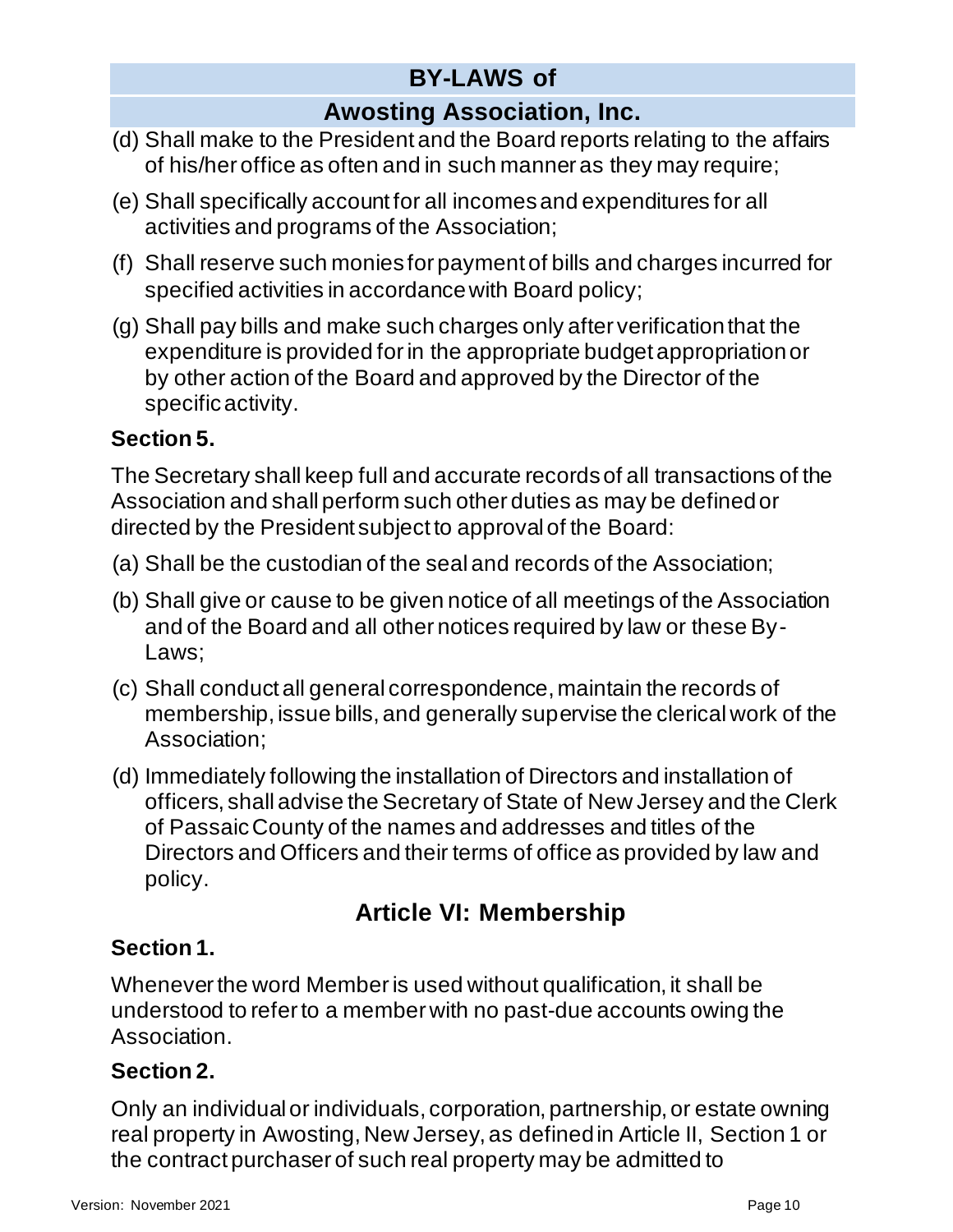# **Awosting Association, Inc.**

membership. The Board at its sole discretion, and only on a year-at-a-time basis, may grant all personal privileges of membership, excepting the right to vote and to hold elective office, to the owner of a dwelling house located of lands adjoining the areas described herein, provided that such owner and his/her household shall conform to the By-Laws and the authority of the Board in every way required of a Member, and such membership shall be described as an Associate Member.

#### **Section 2.1**

The Board, at its sole discretion, and only on a year-at-a-time basis, may grant all personal privileges of membership, except the right to vote and to hold elective office, to the tenant of a dwelling house, provided that such tenant and his/her household shall conform to the By-Laws and the authority of the Board in every way required of a Member, and that there are no past due assessments owing to the Association pertaining to the property where the tenant resides as set forth in Article VII, Sections 5, 6 and 7. Such membership shall be described as a Tenants Associate Member.

- (a) Tenant shall pay for the Membership Bond. It is prepared in the Tenant's name. Said Bond is refundable to Tenant upon vacating dwelling.
- (b) Tenant shall pay the Initiation Fee as set forth in Article VI: Section 3(a). The Initiation Fee is not refundable.
- (c) Tenant shall pay the Membership Dues and Special Assessment Fees associated with dwelling annually as set forth in Article VII: Section 2. Said Membership Dues and Special Assessment Fees are not refundable.
- (d) Tenants Associate Membership has no voting rights on any Association matters. Tenants Associate Membership may not hold office on any Association Board.
- (e) Tenant shall enjoy all the benefits of Membership as outlined in Article VI: Section 8 given (a)  $-$  (d) above requirements are met.
- (f) The owner of the residence may not participate, even as a guest, in any Association member functions unless owner becomes a Member.
- (g) The owner of residence shall not be relinquished from the obligation to pay any Transfer Fees associated with residence upon interest in obtaining Membership for said residence.
- (h) Owner will not receive any monetary credits towards their Association account based on the Tenant's payments toward Tenants Associate Membership status.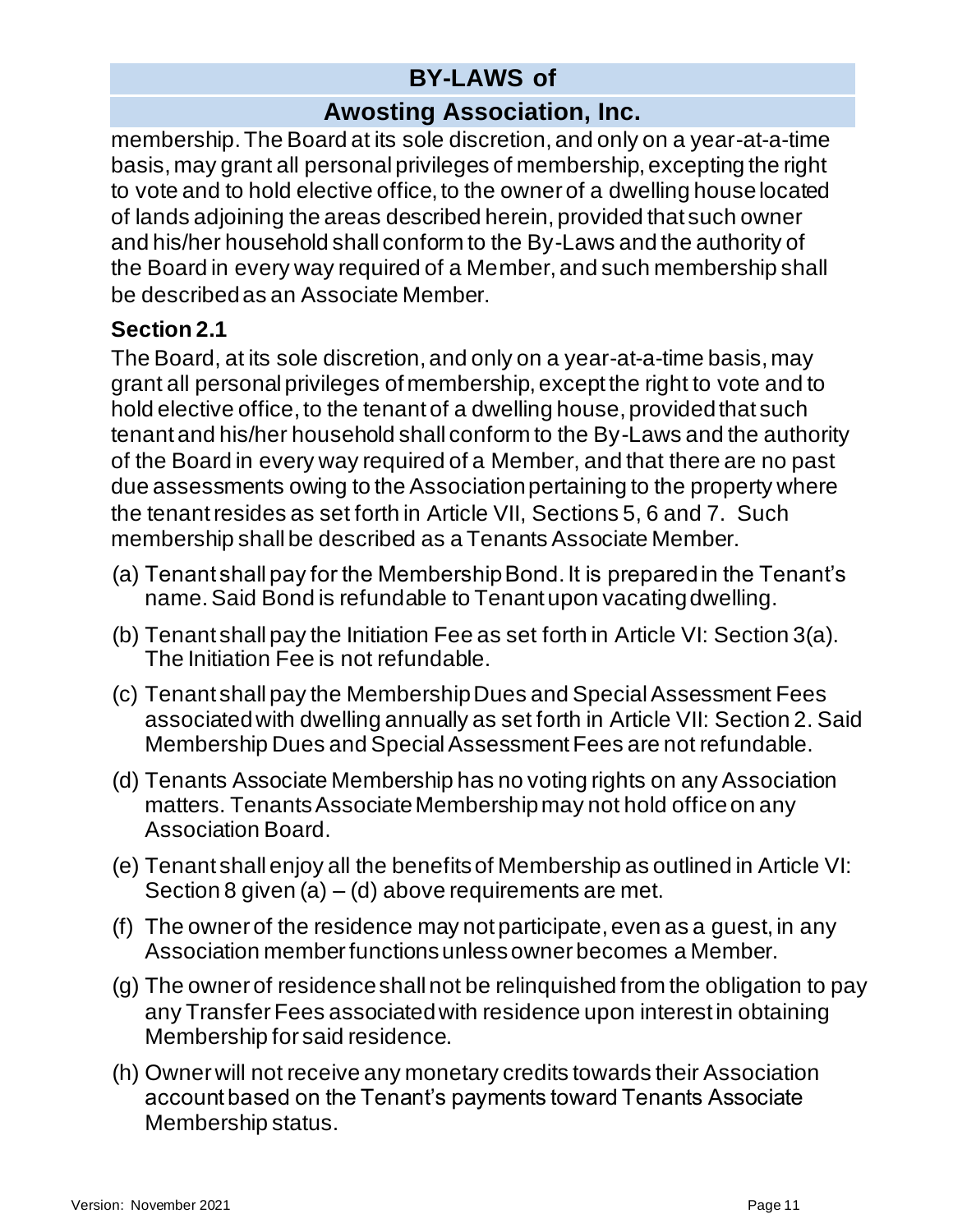## **Awosting Association, Inc.**

#### **Section 3.**

Application for membership shall be made in writing on a form prescribed by the Board. Persons who wish to join the Association will be required to pay all of the following prior to exercising any rights of membership:

- (a) An Initiation fee of \$50.00;
- (b) Payment on account of the Bond in accordance with Article VII to the Board;
- (c) A Transfer of Membership fee, in accordance with Article VI Section 3.1
- (d) All dues, fees and assessments for the current fiscal year. The purpose of this paragraph is to ensure that after July 1, 2005 no applicant will be eligible for membership unless the owner of the property in which the applicant resides has any past due assessments owing to the Association as set forth in Article VII, Sections 5, 6 and 7. The Initiation fee may be waived by the Board if the applicant is currently a Member, or the son or daughter of a current Member.

#### **Section 3.1**

A Transfer of Membership fee shall be paid in accordance with Article VI, Section 3, Item (c) as follows:

- (a) In the event an applicant for membership to the Associationacquires title to or is the fee title owner of a property for which the prior fee owner(s) or current fee owners have been a Member of the Association in "Good Standing" as defined in Article VI Section 1 for all of the four (4) previous fiscal years, then the Household shall be deemed to be fully vested in the Association and the Transfer of Membership fee shall be zero.
- (b) In the event an applicant for Membership has resided in a property as a fee owner or the applicant for membership acquires fee title in a property for which the prior owner(s) have been a Member for less than the five previous fiscal years, then the Household shall be deemed to not have been vested in the Association for each of those previous fiscal years that the Applicant Household has failed to pay the appropriate membership fees as outlined in Article VII Section 2. In order for the Applicant Household to become vested in the Association, the Applicant Household shall pay the following Transfer of Membership Fee(s):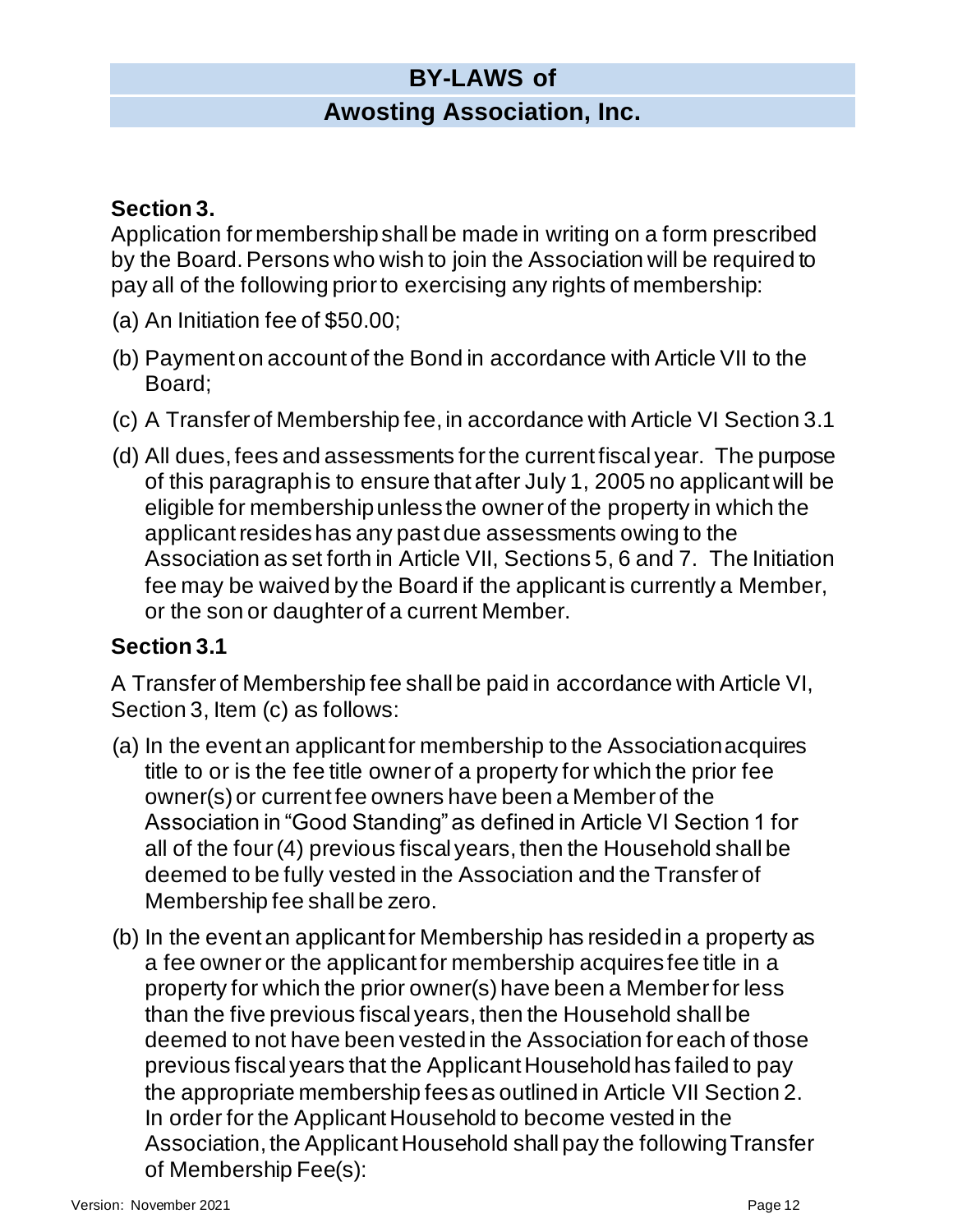## **BY-LAWS of Awosting Association, Inc.**

First fiscal year not vested =  $$1,000$ Second fiscal year not vested =  $$2,500$ Third fiscal year not vested =  $$4,000$ Fourth fiscal year not vested =  $$5,000$ 

For the purposes of this Section, and calculation of Transfer of Membership fees, any payment of discounted membership fees in accordance with Article VII Section 3 shall be considered payment in full of dues for the applicable years.

## **Section 4.**

Whenever Membership is in the name of co-owners, a firm or a corporation, partnership, estate, or association, one individual representing the same shall exercise the voting power and right to hold office of such Membership and his/her name, as agent shall be certified to the Secretary.

## **Section 5.**

By a certificate of agency filed with the Secretary, an individual who owns real property in Awosting and is a member of the Association may delegate his/her right to hold office to the spouse, brother, sister, parent, or adult child of such individual but not to any other person except by consent of two-thirds of the members of the Board. The voting rights of an individual member may be delegated for the purpose of a specific meeting by written proxy to the spouse, brother, sister, parent or adult child of said member but not to any other person except by consent of two-thirds of the members of the Board. The voting designee shall deliver the executed proxy to the Secretary prior to the convening of the specific meeting at which the proxy vote will be made.

#### **Section 6.**

A Member shall be responsible to the Association for the acts and conduct of his/her household and guests in Awosting, on its properties, or at its activities.

## **Section 7.**

Reserved for future needs.

## **Section 8.**

The household and guests of a Member shall be privileged to use all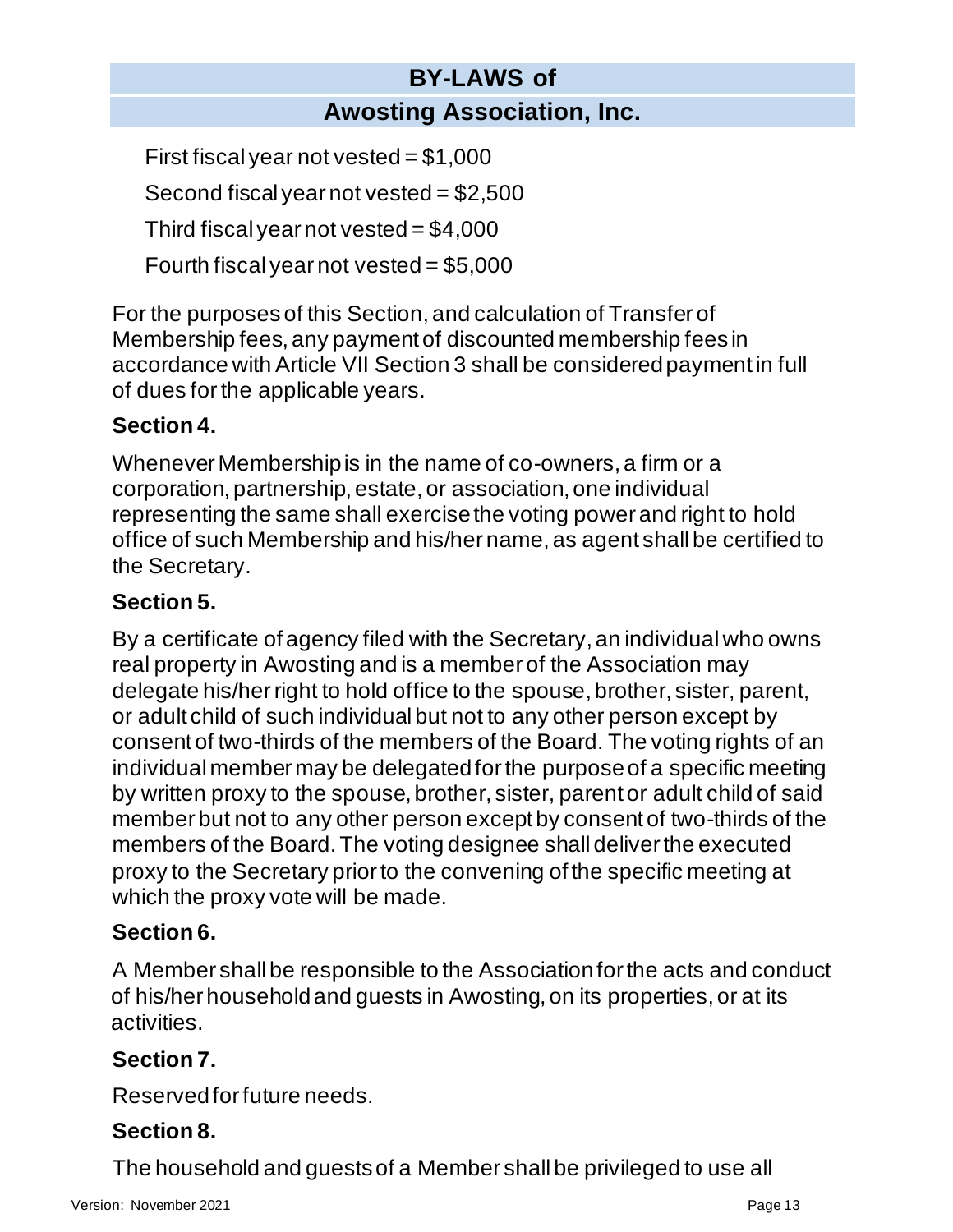# **Awosting Association, Inc.**

Association recreational and social facilities such as the main dock and beach area, the Awosting Clubhouse, ball field, tennis courts, playgrounds, and parkways, and to attend and participate in Association-sponsored activities subject to such restrictions as may be imposed by the Board from time to time in the interest of public safety and welfare.

## **Section 9.**

Reserved for future needs.

## **Section 10.**

A Member's tenants residing in a dwelling house other than the Member's residence shall be eligible to enjoy the privileges of Membership provided.

- (a) The Member who controls the leased dwelling house owns a Membership Bond for the dwelling house leased;
- (b) That membership dues and assessments in accordance with Article VI Section 3 are paid for the dwelling house leased;
- (c) That an application by the tenant for his/her participation as a Member shall have been made to and approved by two-thirds of the members of the Board.

## **Section 11.**

No boarder or paying guest of either a member or his/her parents may enjoy the privilege of membership.

# **Article VII: Bond, Dues, and Assessments**

## **Section 1.**

Each applicant for membership must own a required Bond as certification of his/her participation, and the property where the applicant resides must be current with all assessments pursuant to Article VII, Sections 5, 6 and 7:

- (a) The purchase price of the Bond will not exceed \$500 which may be paid over a three-year period by special arrangement provided that not less than forty (40) percent of the face value thereon is paid on the date the first Bond payment is made. The Bond shall be issued when full payment is made.
- (b) The Bond will be non-interest bearing and redeemable from the Association upon termination of membership, except that deductions may be made there from to satisfy any dues, assessments, or other legal charges due and owing by said Member to the Association. The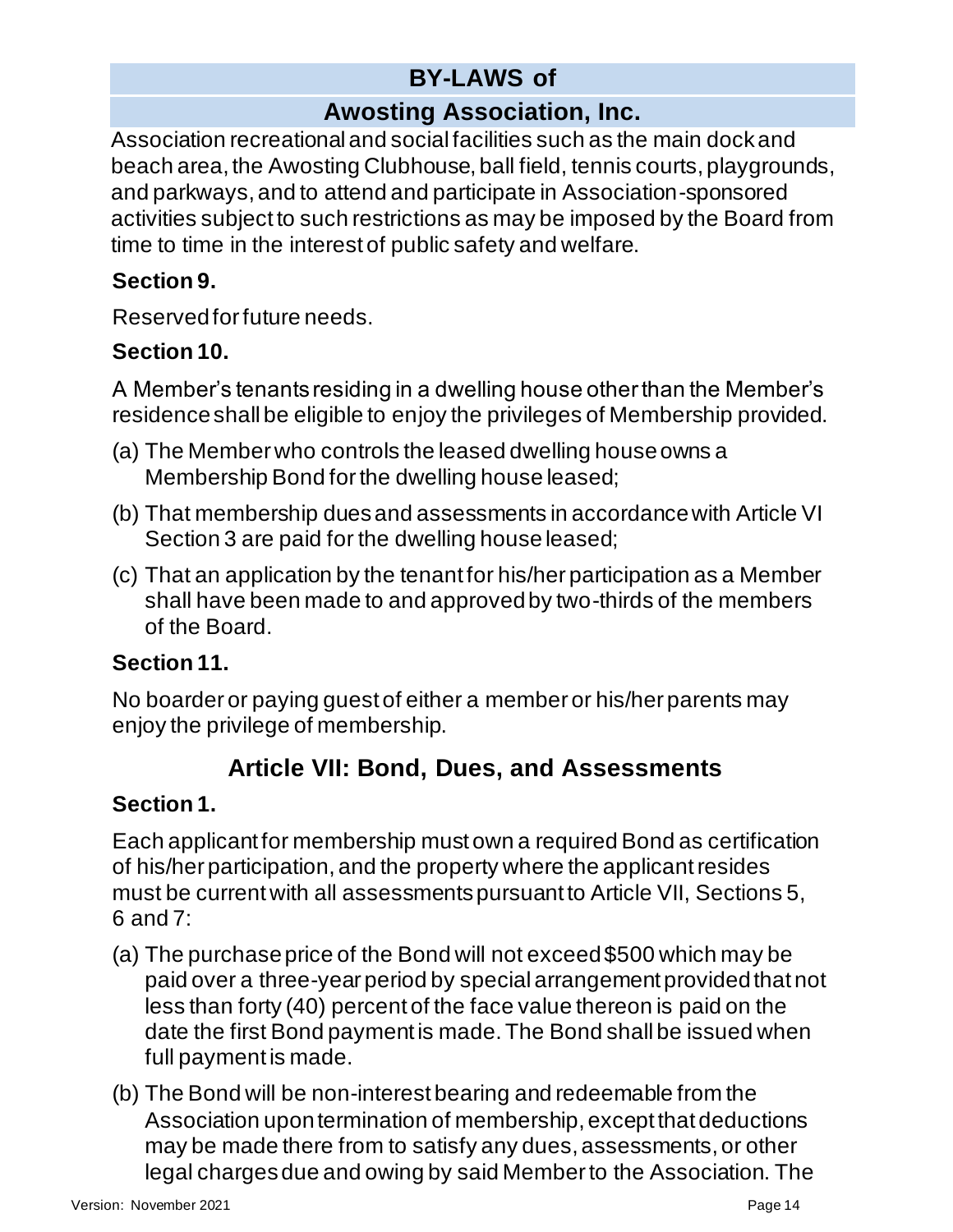# **Awosting Association, Inc.**

maximum amount of Bond which may be refunded shall be the amount of that Bond when purchased.

- (c) The Bond will be non-negotiable and shall not be transferred or assigned.
- (d) Should a Member own more than one dwelling house in Awosting, that Member shall be required to own an additional Bond for each such dwelling before the tenants therein may enjoy any privileges of membership in the Association. When a member under such circumstances owns more than one Bond, the voting rights of that member shall not be increased beyond one (1) vote regardless of the number of bonds that member holds or the number of properties owned.
- (e) A membership bonds payable FDIC insured account, separate from membership operating and broker savings accounts, shall be established by January 1, 2017. This account must maintain a minimum cash balance equal to 90% of all outstanding bonds payable on the books of the Association.

## **Section 2.**

The dues for each Member of the Association, from the base initially established January 1, 1982, of \$300 annually per dwelling house owned or controlled by such member, shall be determined during budget preparation annually as follows:

- (a) The base rate may be subject to progressive annual increaseswhich shall not exceed the annual increase in the Rate of Inflation Index for the New York Metropolitan Area as determined by the U.S. Federal Government, but shall not exceed ten (10) percent of the previous year's dues, if such increases be determined by two-thirds majority vote of the Board, plus any additional assessments charged under these bylaws;
- (b) Established dues and additional assessments and any other penalties or interest for delinquent payments shall be payable in full not later than May 15 of each calendar year or in five equal installments (each one-fifth of the established dues assessment) on the fifteenth (15th) of January, February, March, April, and May;
- (c) All privileges of Membership shall be withheld from the Members and guests of any household until the applicable dues and Road and Parkway assessments are paid in accordance with this schedule;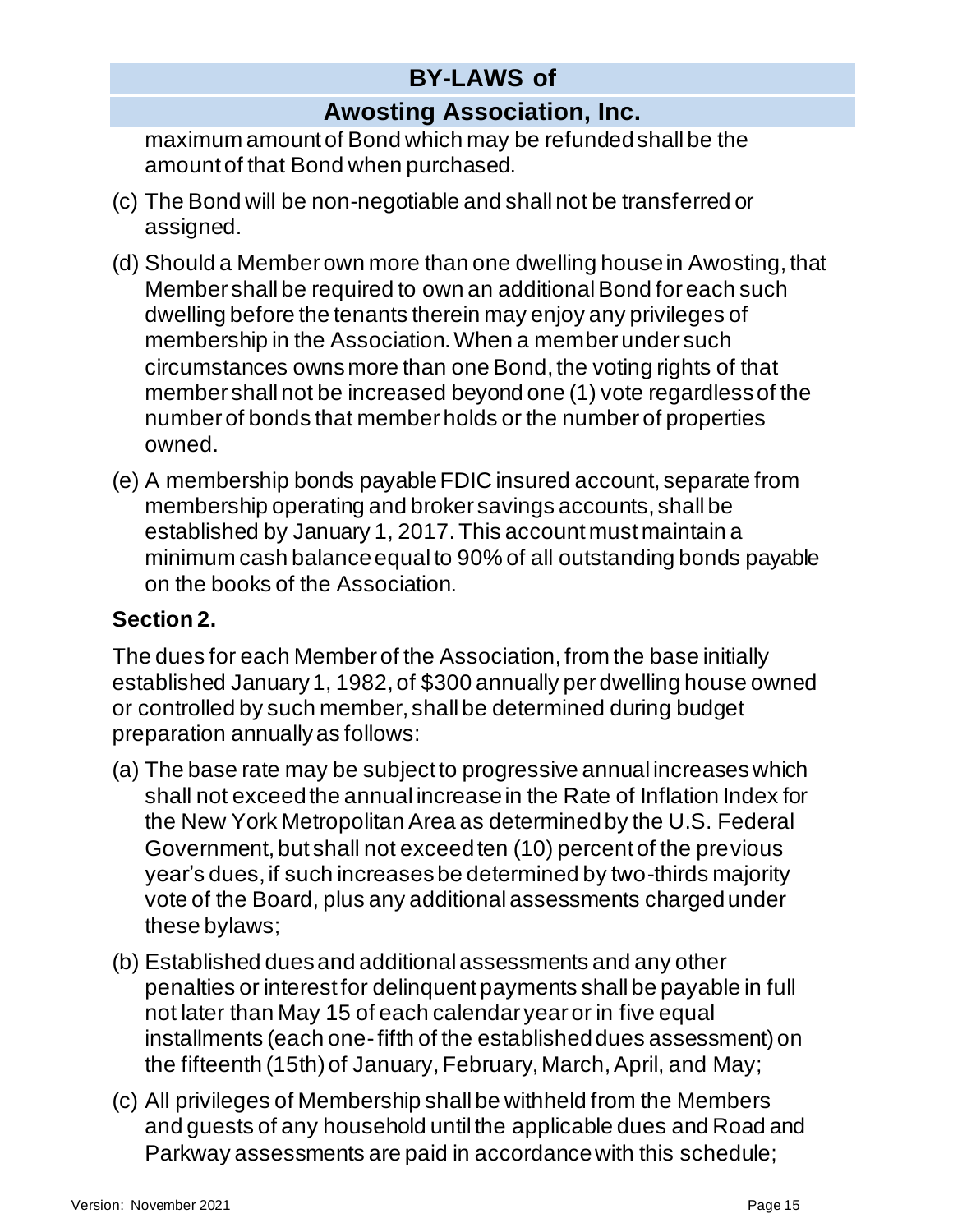# **Awosting Association, Inc.**

(d) Dues may not be refunded and shall be assessed only once per year on each dwelling house and shall be presumed to have been paid by whichever Member may own or control such dwelling house within the period to which such dues apply.

## **Section 2.1**

As of September 30, 2016, as per Section 3 of Article X: Amendments to By-Laws, Membership approves a resolution allowing the Board of Directors to borrow a maximum of \$928,000 for the purpose of building the Membership Clubhouse in accordance with the approval of the Township of West Milford and pursuant to the architectural plans as submitted to the Township of West Milford. The borrowing of a maximum \$928,000 from an institution licensed by the department of banking and insurance in New Jersey shall result in a separate and supplemental annual Clubhouse special assessment, not to exceed \$576 annually per Member Household for the initial 10-years of the 25-year amortized loan.

## **Section 3.**

The dues for each member of the Association, who has attained the age of 62 years by January 1, and is the sole member in the dwelling house, shall pay fifty percent (50%) of the dues established in Section 2 above.

## **Section 4.**

Any Member who shall fail to pay dues by the dates specified shall automatically forfeit all rights and privileges of membership in the Association provided that written notice shall have been given to such delinquent Member. A Member shall be reinstated by the Board upon payment of all dues and assessments as stipulated in Article VI Section 3.

# **Section 5.**

In addition to the annual dues described in Section 2, the Board may, by a two-thirds vote of its members, assess additional charges for attendance or participation in social, sports or children's activities sponsored by the Association, or for special use of facilities of the Association by Members, in such amounts and payable in such manner at such times as determined by the Board.

# **Section 6**

The Board shall annually assess, by a separate billing, each property identified in the "Map of Awosting N.J., Property of Ringwood Company", dated August 2, 1926, and as described in Article II, Section 1, its proportionate share of the annual assessment for the Road and Parkway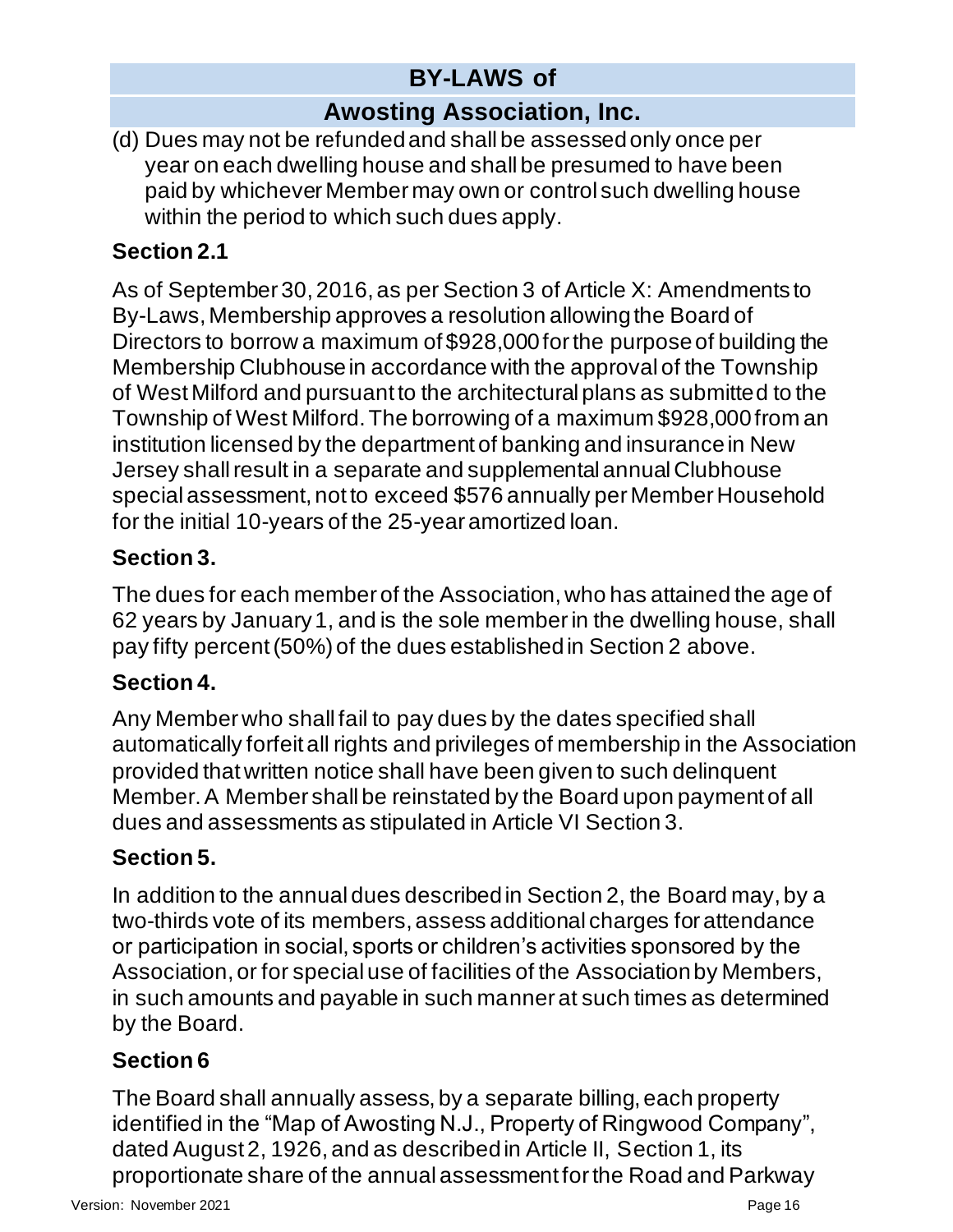# **Awosting Association, Inc.**

Budget as determined by the Board. The Road and Parkway assessment is mandatory regardless of whether the property owner, the property owner's tenant or any person in the property owner's household is or is seeking to become a Member.

## **Section 7.**

The Board may levy any assessment not otherwise specified in Article VII, upon approval by the Membership.

## **Section 8.**

In the event any property's Road and Parkway assessment as billed by the Association remains open and unpaid as of March 15 of any calendar year, written demand shall be mailed by regular U.S. Mail, to the property address. In the event the same remains unpaid for ten (10) calendar days, the Association reserves the right to charge interest and/or institute suit in the appropriate Court of New Jersey, Passaic County, for the collection of the same. In the event suit is instituted, in addition to the Road and Parkway assessment and interest, the property owner shall be responsible for the payment of all reasonable attorney's fees and related costs of suit for the collection of the same.

# **Article VIII: Association Meetings**

## **Section 1.**

The Annual Meeting of the Association for the transaction of corporate business shall be held at such place as may be designated by the Board in Awosting, New Jersey, on the second Friday in September of each year at such time as determined by the Board, no earlier than 6:30 P.M. and no later than 8:00 P.M. Written notice of such meeting shall be sent to each Member of the Association on or before August 15.

#### **Section 2.**

Special meetings of the Association shall be called at such time and place as two-thirds of the Board present at any meeting may direct. Special meetings shall also be called by the President upon petition of ten Members and such Members shall signify the business they desire to have considered at the proposed meeting. At least ten (10) days before the holding of a special meeting, the Secretary shall mail to each Member of the Association a written notice stating the time and place of holding the same and its purpose.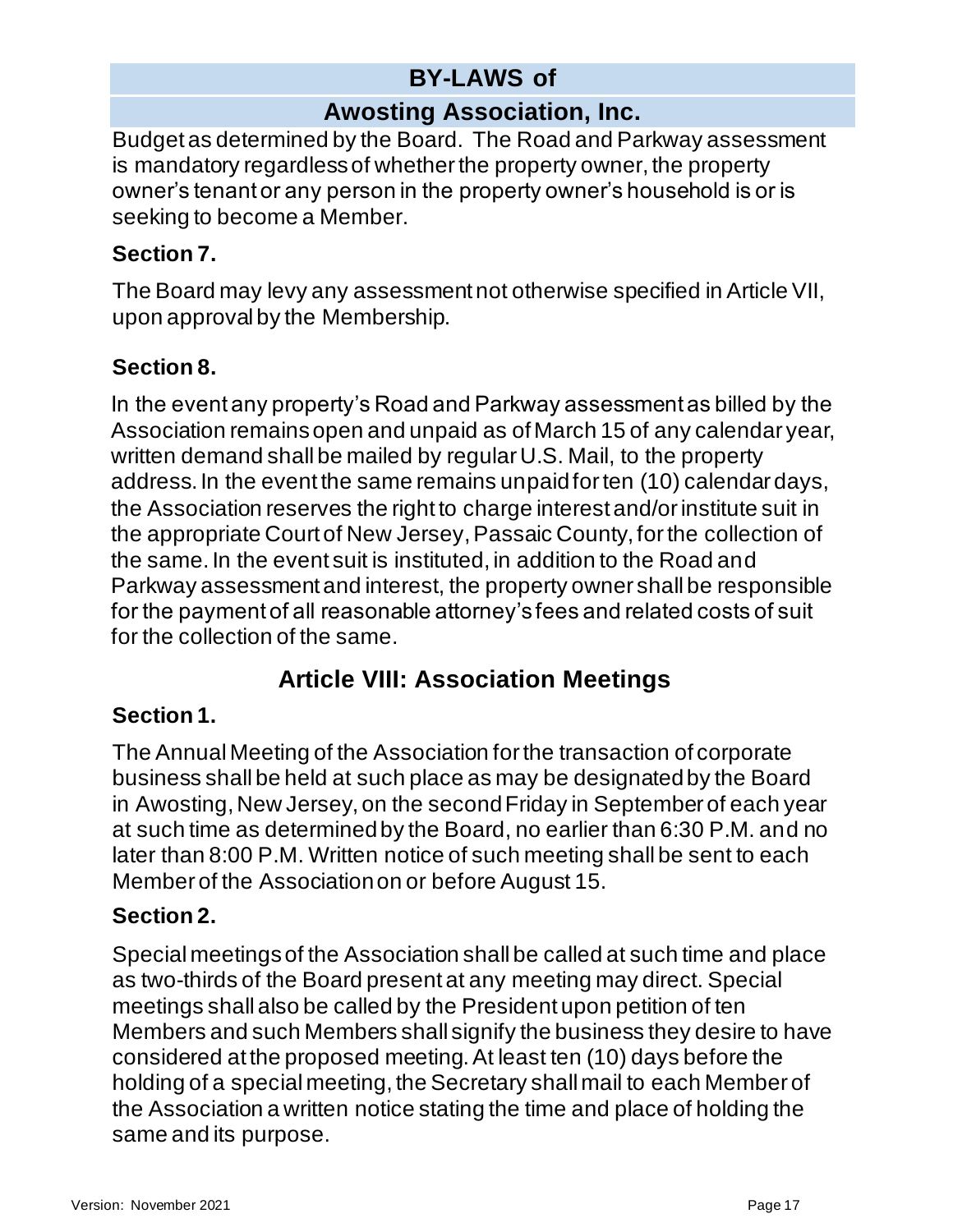## **Awosting Association, Inc.**

#### **Section 3.**

At any meeting of the Association twenty-five (25) percent of the number of members shall constitute a quorum.

#### **Section 4.**

If a quorum of members is not present at the Annual Meeting roll-call, the presiding officer shall adjourn the meeting for one week. If a quorum is not present at the adjourned meeting, the presiding officer shall adjourn the meeting for not longer than one month, advising the Secretary of the time and place designated so that due notice of such adjournment may be given to the Membership. The procedure described in the preceding sentence shall be repeated until an annual meeting is held or the corporation dissolved.

#### **Section 5.**

Any notice required by these By-Laws may be given to Members by hand delivery, e-mail or other electronic transmission, fax, regular mail, or express mail at the addresses shown on records of the Association. Such notice shall be deemed to be given at the time of such mailing. Members may request required notices by regular mail by informing the Secretary of their preference.

#### **Section 6.**

Any change of address from that given in the original application for Membership shall be the responsibility of the Member unless given to the Secretary in writing.

#### **Section 7.**

Any Member of this Association or the Board may waive notice required to be given by these By-Laws excepting that for the regular Annual Meeting.

#### **Section 8.**

The Rules contained in Robert's Rules of Order-Revised, shall govern the Association in all cases to which they are applicable and in which they are not inconsistent with these By-Laws of the Association.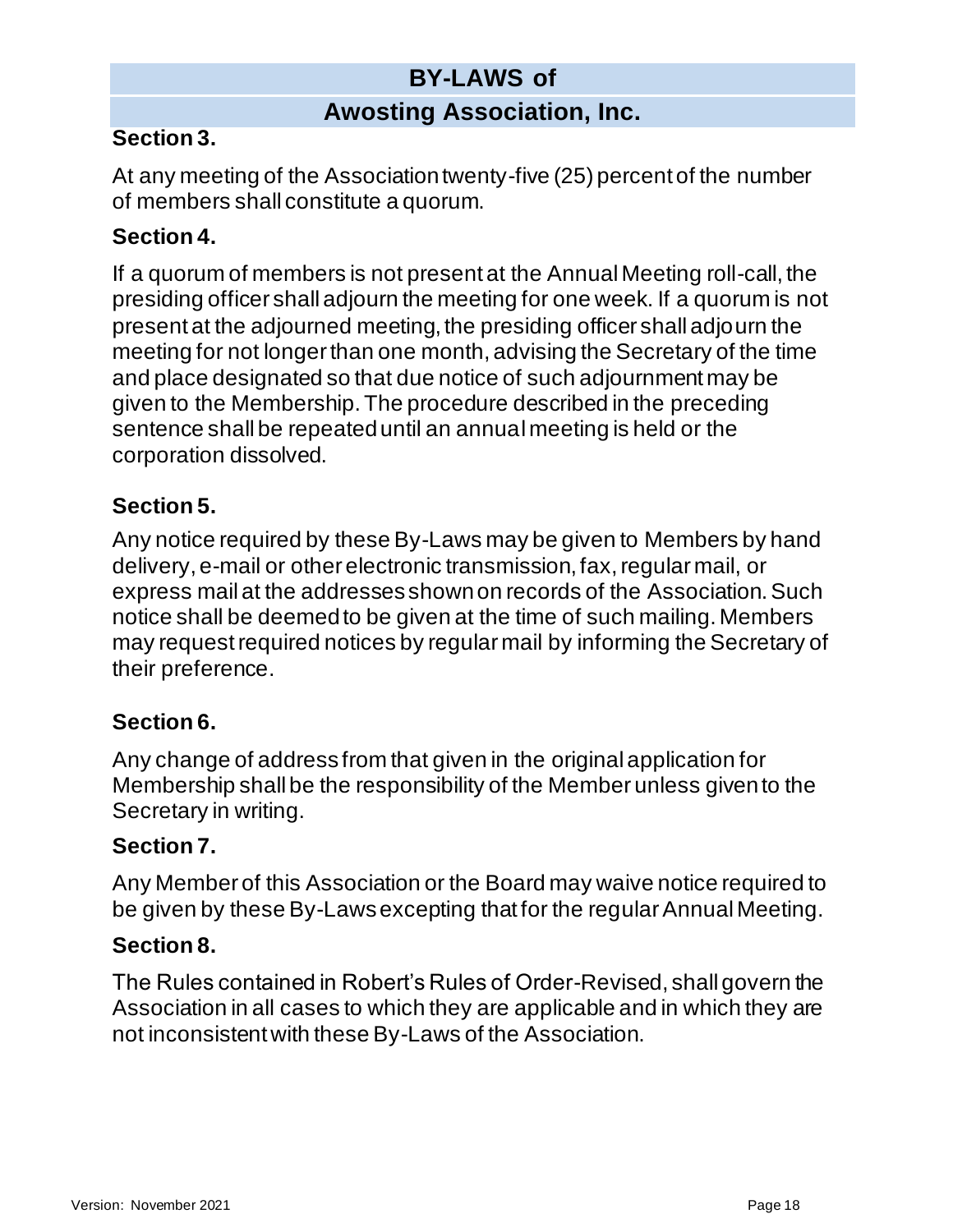## **Awosting Association, Inc.**

# **Article IX: Nomination and Election of Directors**

#### **Section 1.**

All members of the Board shall be nominated and elected in the manner hereinafter prescribed.

#### **Section 2.**

Prior to August 1 of each year the President shall appoint a Nominating Committee of at least three members, subject to the approval of the Board, at least one of who shall be a member of the Board and whose names shall be publicly posted in Awosting.

#### **Section 3.**

On or before August 15, the Nominating Committee, through the Secretary of the Association, shall submit to the Membership its nomination of Members for election to the Board. At least one nomination shall be made by the Committee for each vacancy on the Board, but additional nominations may also be made by the Committee.

#### **Section 4.**

Additional nominations of Members for Director may be made from the floor at the Annual Meeting and shall be placed on the ballot.

#### **Section 5.**

Directors shall be elected for a term of three years. Three Directors shall be elected each of two successive years and four Directors shall be elected every third year. No Director shall serve more than two consecutive elected terms.

#### **Section 6.**

Election of Directors shall be by written ballot whenever there are more nominees than vacancies to be filled. The nominees who receive the greatest number of votes of Members present shall be declared elected.